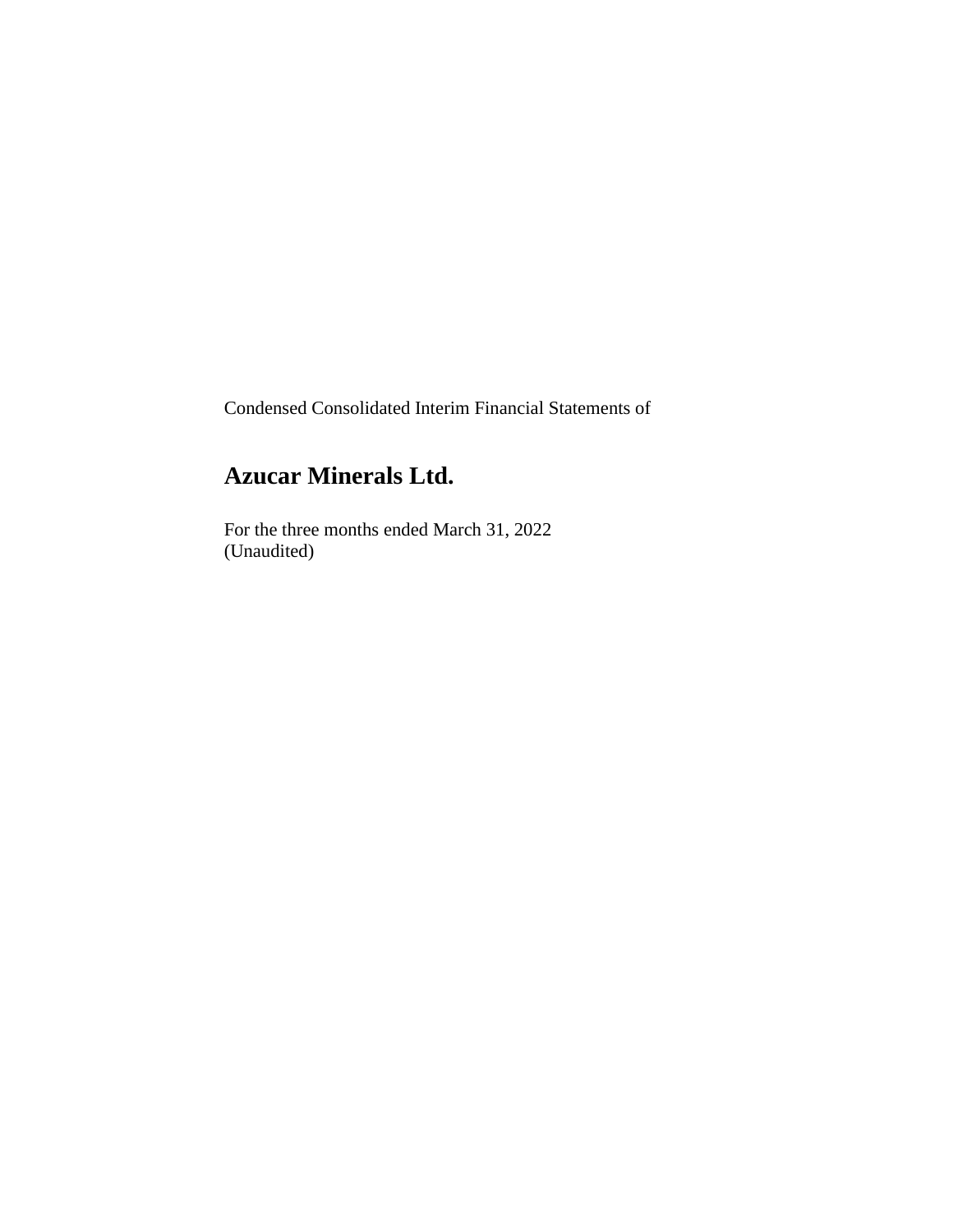# **NOTICE OF NO AUDITOR REVIEW OF CONDENSED CONSOLIDATED INTERIM FINANCIAL STATEMENTS**

The accompanying unaudited condensed consolidated interim financial statements of Azucar Minerals Ltd. ("the Company") for the three months ended March 31, 2022 have been prepared by the management of the Company and approved by the Company's Audit Committee and the Company's Board of Directors.

Under National Instrument 51-102, Part 4, subsection 4.3 (3) (a), if an auditor has not performed a review of the consolidated interim financial statements, they must be accompanied by a notice indicating that an auditor has not reviewed the financial statements.

The accompanying unaudited condensed consolidated interim financial statements of the Company have been prepared by and are the responsibility of the Company's management.

The Company's independent auditor has not performed a review of these financial statements in accordance with standards established by CPA Canada for a review of the condensed consolidated interim financial statements by an entity's auditor.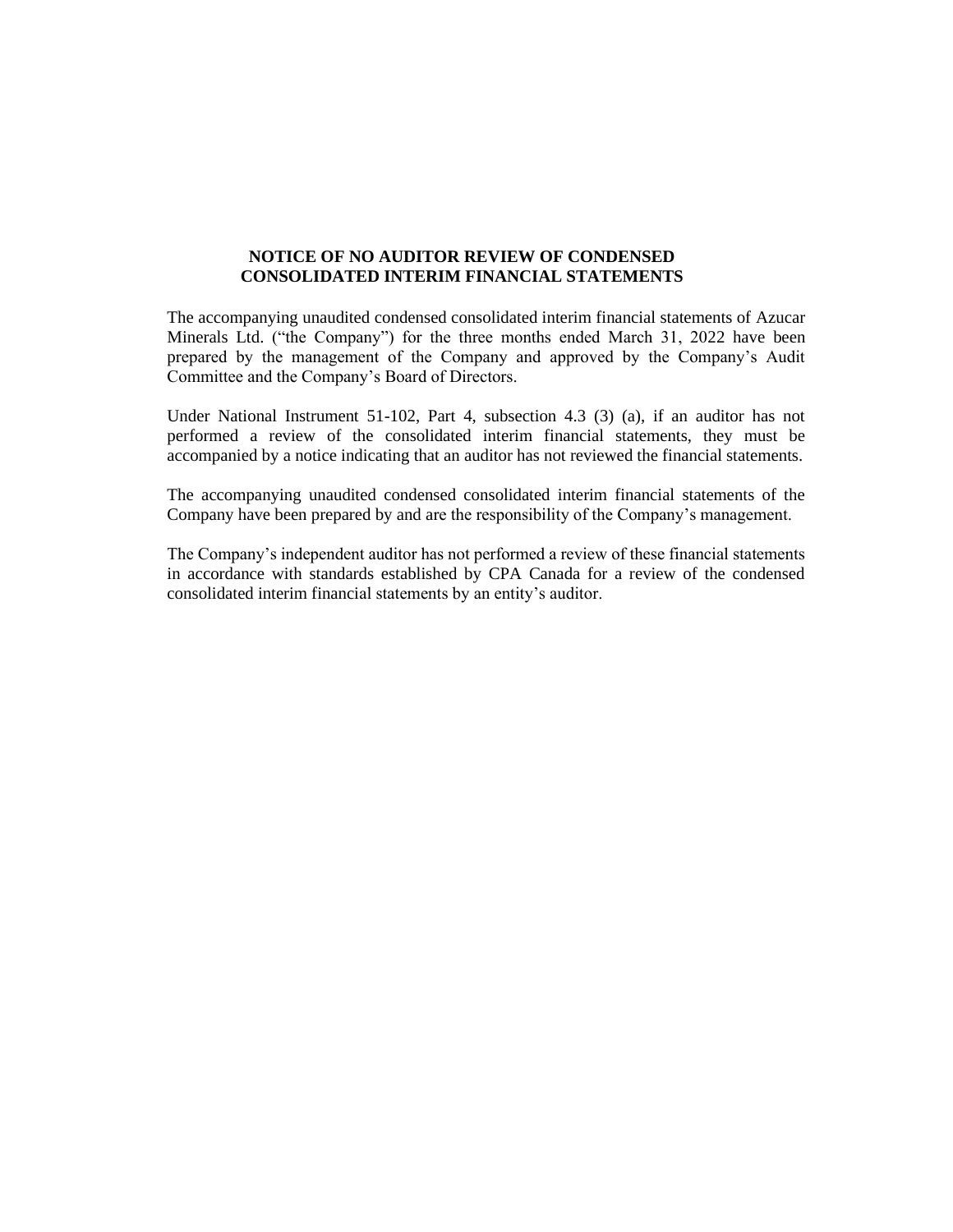Condensed consolidated interim statements of financial position (Unaudited - Expressed in Canadian dollars)

|                                                   | March 31,   | December 31, |
|---------------------------------------------------|-------------|--------------|
|                                                   | 2022        | 2021         |
|                                                   | \$          | \$           |
| <b>ASSETS</b>                                     |             |              |
| <b>Current assets</b>                             |             |              |
| Cash and cash equivalents (Note 10)               | 1,865,037   | 2,116,521    |
| Accounts receivable and prepaid expenses (Note 4) | 56,237      | 60.085       |
|                                                   | 1,921,274   | 2,176,606    |
|                                                   |             |              |
| <b>Non-current assets</b>                         |             |              |
| Property and equipment (Note 5)                   | 128,645     | 133,117      |
| Exploration and evaluation assets (Note 6)        | 22,532,161  | 22,351,457   |
|                                                   | 22,660,806  | 22,484,574   |
| <b>TOTAL ASSETS</b>                               | 24,582,080  | 24,661,180   |
|                                                   |             |              |
| <b>LIABILITIES</b>                                |             |              |
| <b>Current liabilities</b>                        |             |              |
| Trade and other payables (Note 8(b))              | 145,804     | 145,974      |
| <b>Total liabilities</b>                          | 145,804     | 145,974      |
|                                                   |             |              |
| <b>EQUITY</b>                                     |             |              |
| Share capital (Note 7)                            | 24,043,321  | 24,043,321   |
| Reserves (Note 7)                                 | 3,663,587   | 3,631,587    |
| Deficit                                           | (3,270,632) | (3,159,702)  |
| <b>Total equity</b>                               | 24,436,276  | 24,515,206   |
| <b>TOTAL EQUITY AND LIABILITIES</b>               | 24,582,080  | 24,661,180   |

These condensed consolidated interim financial statements are authorized for issue by the Board of Directors on May 19, 2022.

They are signed on the Company's behalf by:

/s/Duane Poliquin /s/Fuad Sillem Director Director

The accompanying notes are an integral part of these unaudited condensed consolidated interim financial statements.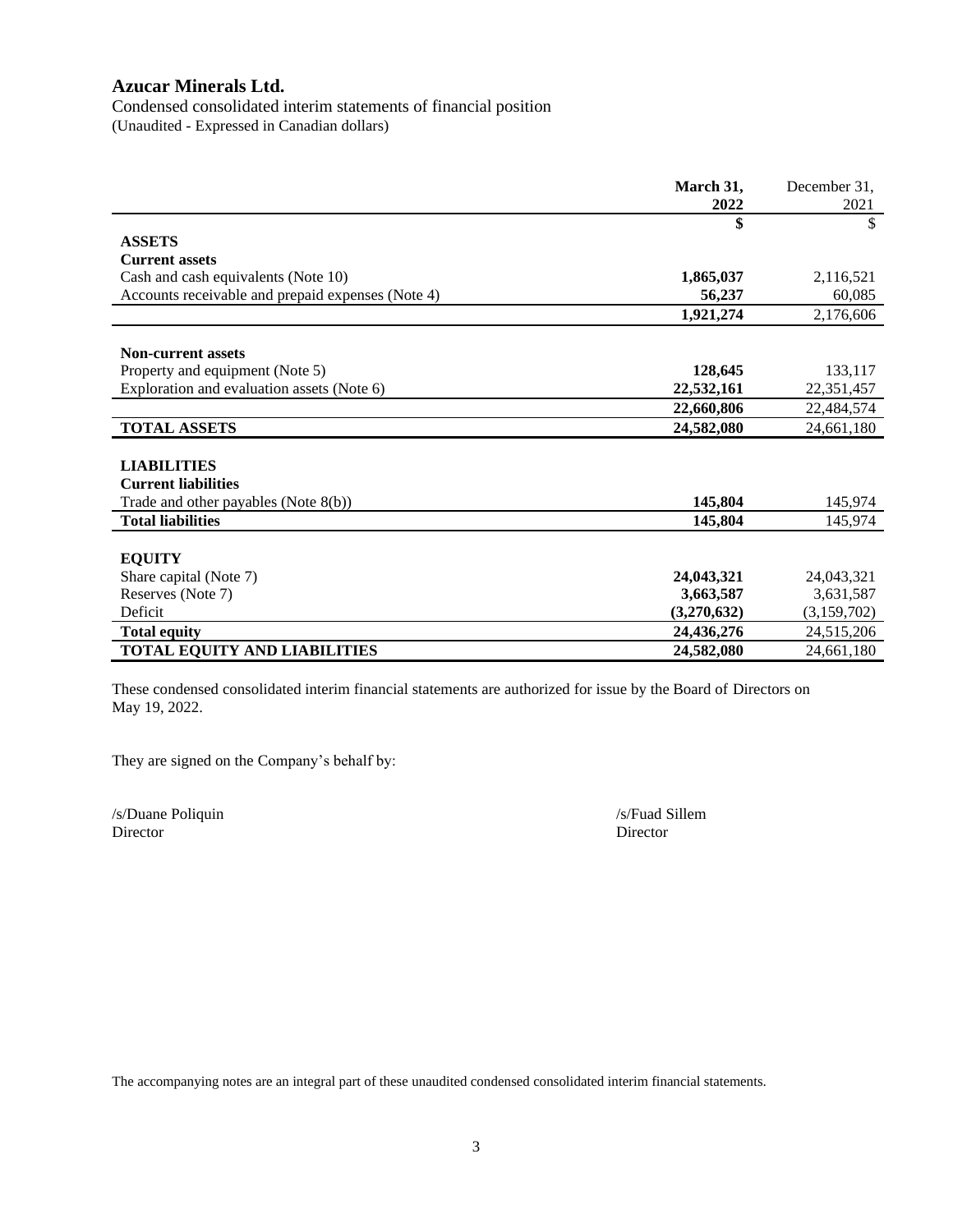Condensed consolidated interim statements of comprehensive loss (Unaudited - Expressed in Canadian dollars)

|                                               | Three months ended March 31, |           |
|-----------------------------------------------|------------------------------|-----------|
|                                               | 2022                         | 2021      |
|                                               | \$                           | \$        |
| <b>Expenses</b>                               |                              |           |
| Administrative services fee (Note $8(a)(b)$ ) | 36,778                       | 163,523   |
| Depreciation (Note 5)                         | 4,472                        | 5,425     |
| Office                                        | 11,284                       | 9,045     |
| Professional fees                             | 9,045                        | 38,337    |
| Transfer agent and filing fees                | 16,594                       | 14,069    |
| Travel and promotion                          |                              | 10,817    |
| Share-based payments (Note 7(b))              | 32,000                       |           |
|                                               | 110,173                      | 241,216   |
|                                               |                              |           |
| Other income (loss)                           |                              |           |
| Interest income                               | 813                          | 3,040     |
| Foreign exchange gain (loss)                  | (1,570)                      | 5,970     |
|                                               | (757)                        | 9,010     |
|                                               |                              |           |
| Total comprehensive loss for the period       | (110,930)                    | (232,206) |
|                                               |                              |           |
| Basic and diluted net loss per share (Note 9) | (0.00)                       | (0.00)    |

The accompanying notes are an integral part of these unaudited condensed consolidated interim financial statements.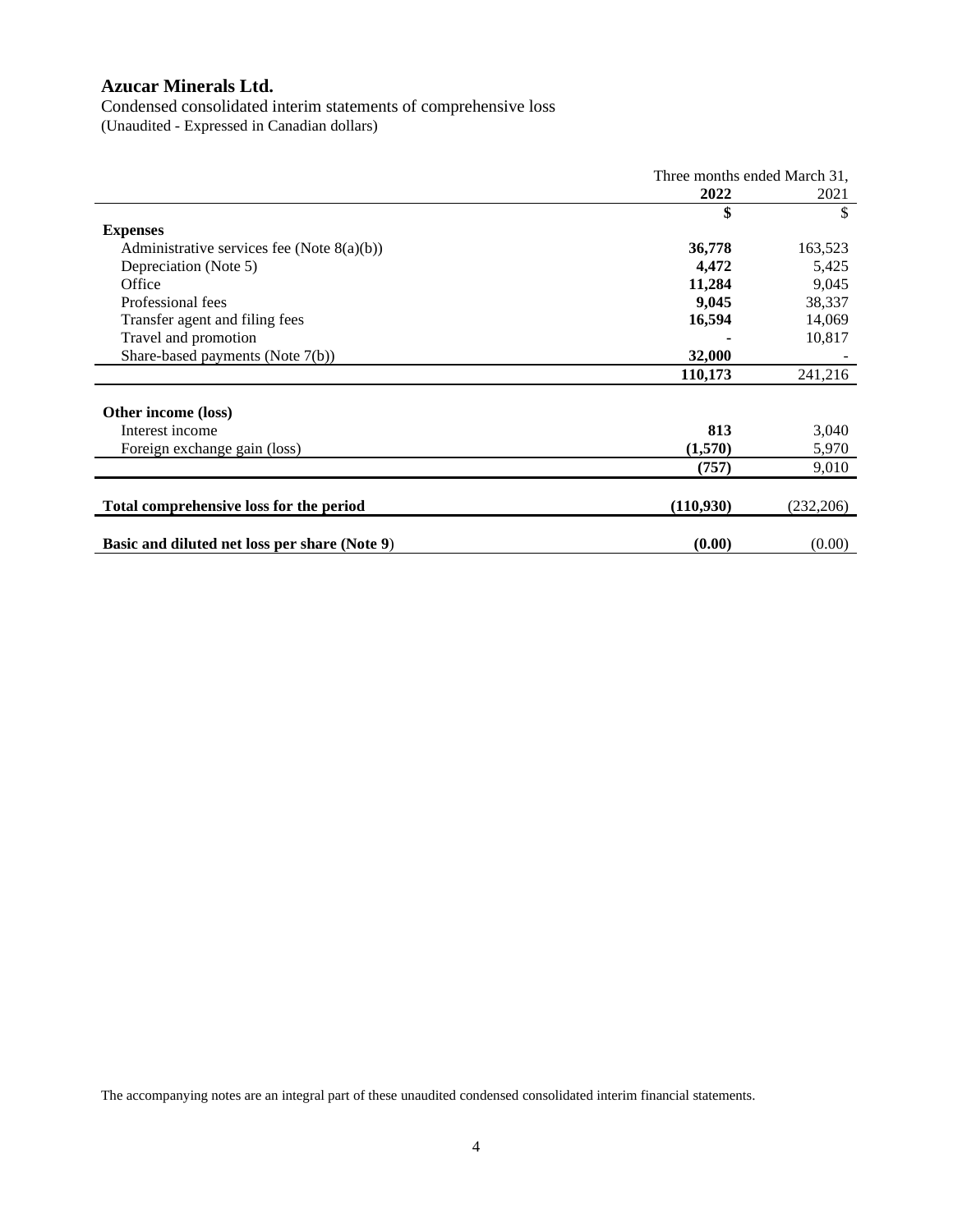Condensed consolidated interim statements of cash flows

(Unaudited - Expressed in Canadian dollars)

|                                                | Three months ended March 31, |            |
|------------------------------------------------|------------------------------|------------|
|                                                | 2022                         | 2021       |
|                                                | \$                           | \$         |
| <b>Operating activities</b>                    |                              |            |
| Net loss for the period                        | (110,930)                    | (232, 206) |
| Items not affecting cash                       |                              |            |
| Depreciation                                   | 4,472                        | 5,425      |
| Share-based payments                           | 32,000                       |            |
| Changes in non-cash working capital components |                              |            |
| Accounts receivable and prepaid expenses       | 3,848                        | (4,559)    |
| Trade and other payables                       | (6,985)                      | (32, 230)  |
| Net cash used in operating activities          | (77, 595)                    | (263, 570) |
| <b>Investing activities</b>                    |                              |            |
| Exploration and evaluation assets - costs      | (173, 889)                   | (419,604)  |
| Property and equipment - purchase              |                              |            |
| Net cash used in investing activities          | (173, 889)                   | (419, 604) |
| <b>Financing activities</b>                    |                              |            |
| Net cash from financing activities             |                              |            |
|                                                |                              |            |
| Change in cash and cash equivalents            | (251, 484)                   | (683, 174) |
| Cash and cash equivalents, beginning of period | 2,116,521                    | 4,424,939  |
| Cash and cash equivalents, end of period       | 1,865,037                    | 3,741,765  |
|                                                |                              |            |

Supplemental cash flow information (Note 10)

The accompanying notes are an integral part of these unaudited condensed consolidated interim financial statements.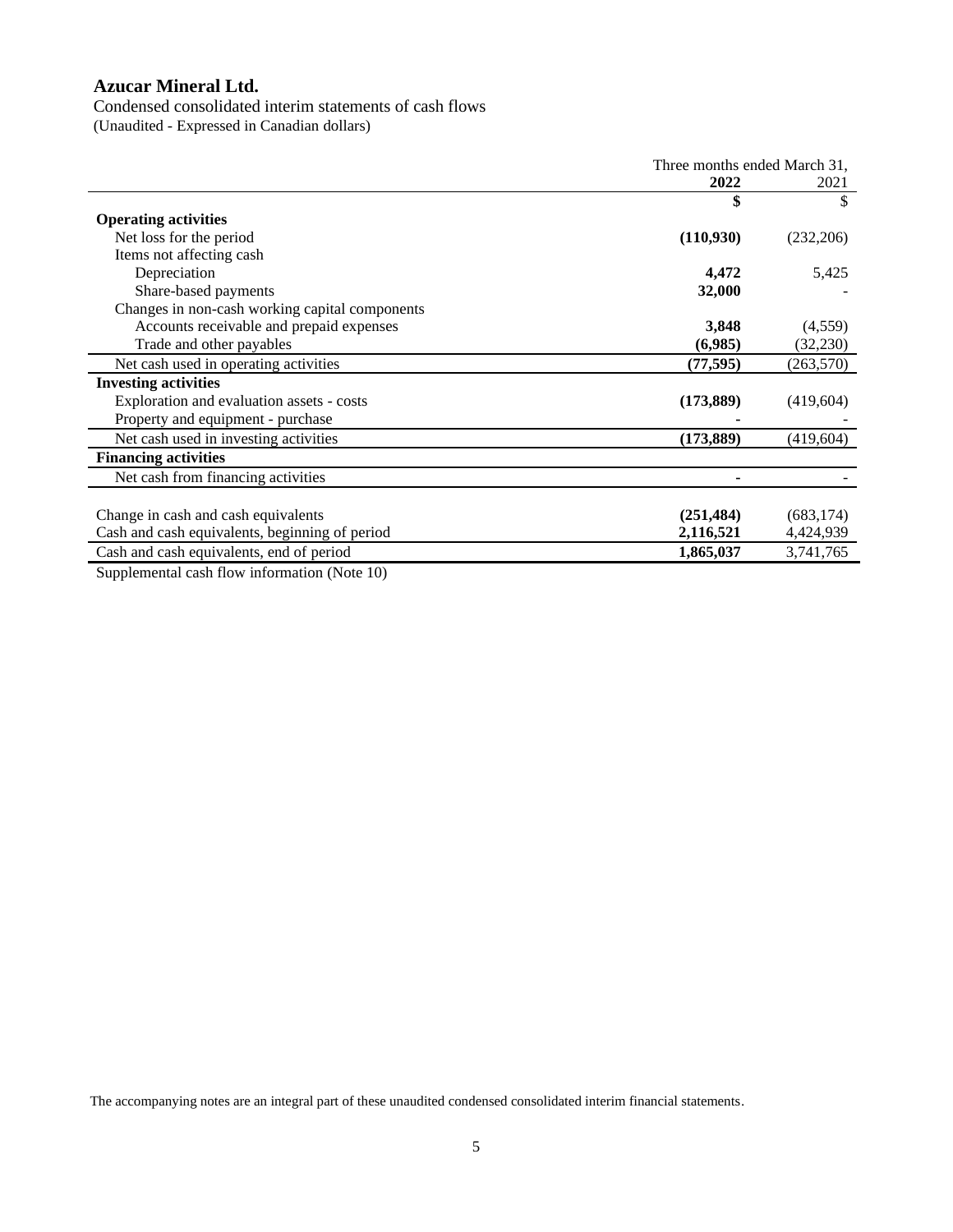Condensed consolidated interim statement of changes in equity (Unaudited - Expressed in Canadian dollars)

|                                         |                          | <b>Share Capital</b> | <b>Reserves</b>         |                   |                |              |
|-----------------------------------------|--------------------------|----------------------|-------------------------|-------------------|----------------|--------------|
|                                         | Number of<br>shares      | Amount               | Share-based<br>payments | Total<br>Reserves | <b>Deficit</b> | <b>Total</b> |
|                                         |                          |                      |                         |                   |                |              |
| Balance, January 1, 2021                | 73,829,025               | 24,043,321           | 3,356,037               | 3,356,037         | (2,180,267)    | 25,219,091   |
| Total comprehensive loss for the period | -                        |                      |                         |                   | (232,206)      | (232, 206)   |
| Balance, March 31, 2021                 | 73,829,025               | 24,043,321           | 3,356,037               | 3,356,037         | (2, 412, 473)  | 24,986,885   |
| Share-based payments                    |                          |                      | 275,550                 | 275,550           |                | 275,550      |
| Total comprehensive loss for the period |                          |                      |                         |                   | (747, 229)     | (747, 229)   |
| <b>Balance, December 31, 2021</b>       | 73,829,025               | 24,043,321           | 3,631,587               | 3,631,587         | (3,159,702)    | 24,515,206   |
| Share-based payments                    |                          |                      | 32,000                  | 32,000            |                | 32,000       |
| Total comprehensive loss for the period | $\overline{\phantom{a}}$ |                      |                         |                   | (110,930)      | (110, 930)   |
| Balance, March 31, 2022                 | 73.829,025               | 24,043,321           | 3,663,587               | 3,663,587         | (3,270,632)    | 24,436,276   |

The accompanying notes are an integral part of these unaudited condensed consolidated interim financial statements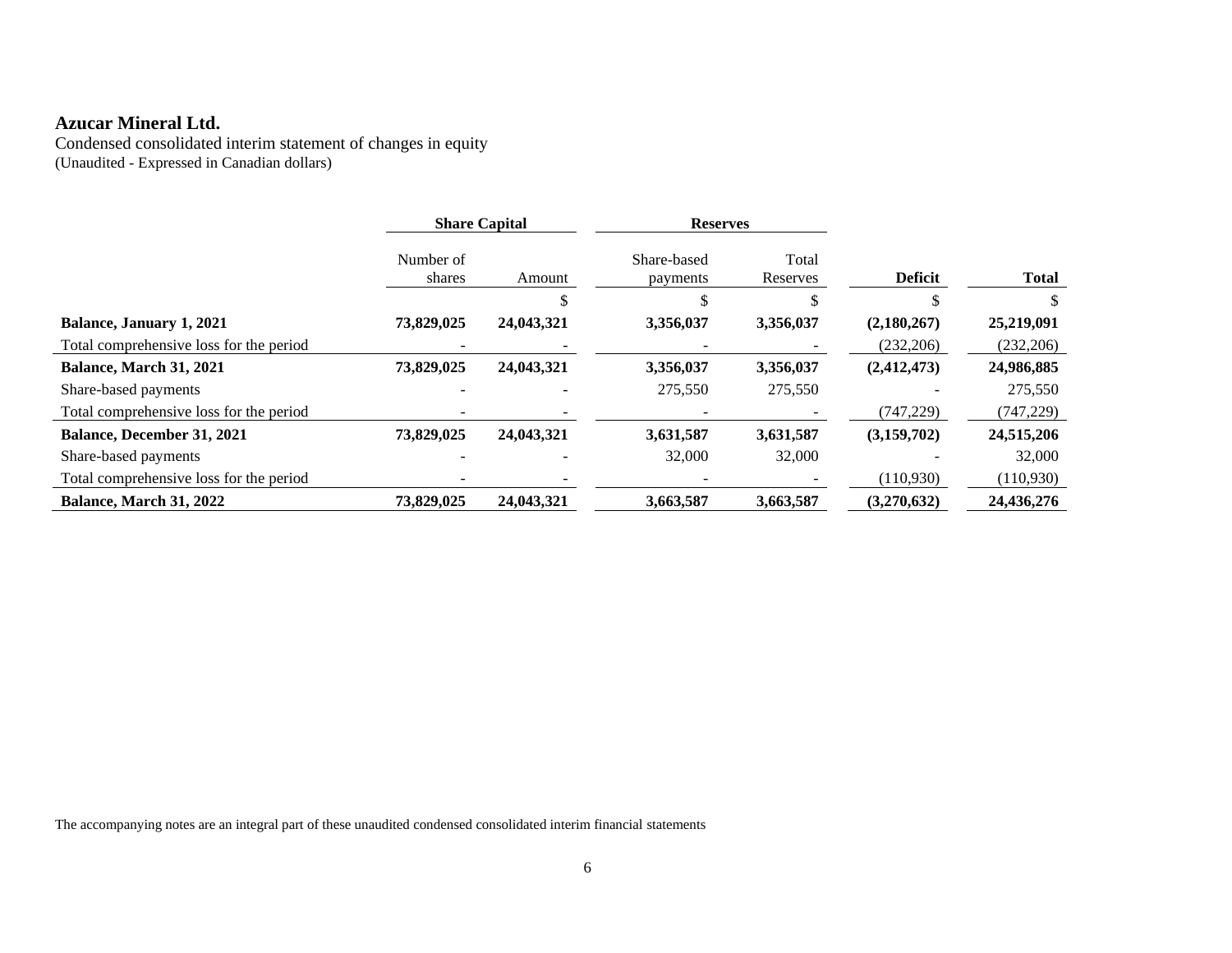# **1. Nature of Operations**

Azucar Minerals Ltd. (the "Company" or "Azucar") was incorporated on April 10, 2015 under the laws of the Province of British Columbia. The Company's business activity is the exploration of the El Cobre project in Veracruz, Mexico. The Company's common shares are traded on the TSX Venture Exchange ("TSX-V") under the symbol "AMZ". To date, the Company has not generated significant revenues from operations and is considered to be in the exploration stage. The address of the Company's registered and records office is Suite 1710 –1177 West Hastings Street, Vancouver, BC, Canada V6E 2L3.

# **2. Basis of Presentation**

### *(a) Statement of Compliance with International Financial Reporting Standards*

These condensed consolidated interim financial statements, including comparatives, have been prepared in accordance and compliance with International Accounting Standards ("IAS") 34 "*Interim Financial Reporting"* ("IAS 34") using accounting policies consistent with the International Financial Reporting Standards ("IFRS") issued by the International Accounting Standards Board ("IASB").

#### *(b) Basis of preparation*

These condensed consolidated interim financial statements are prepared on a going concern basis, which assumes the Company will continue its operations for a reasonable period of time. The Company's ability to continue its operations is dependent upon obtaining additional financing or maintaining continued support from its shareholders and creditors, and generating profitable operations in the future.

These condensed consolidated interim financial statements include the accounts of the Company and its subsidiaries. This interim financial report does not include all of the information required of a full annual financial report and is intended to provide users with an update in relation to events and transactions that are significant to an understanding of the changes in financial position and performance of the Company since the end of the last annual reporting period.

Except as described below, these condensed consolidated interim financial statements follow the same accounting policies and methods of application as the annual audited consolidated financial statements for the year ended December 31, 2021.

The changes in accounting policies are also expected to be reflected in the Company's consolidated financial statements as at and for the year ended December 31, 2022.

These condensed consolidated interim financial statements do not include all note disclosures required by IFRS for annual financial statements. In the opinion of management, all adjustments considered necessary for fair presentation of the Company's financial position, results of operations and cash flows have been included. Operating results for the period ended March 31, 2022 are not necessarily indicative of the results that may be expected for the year ended December 31, 2022.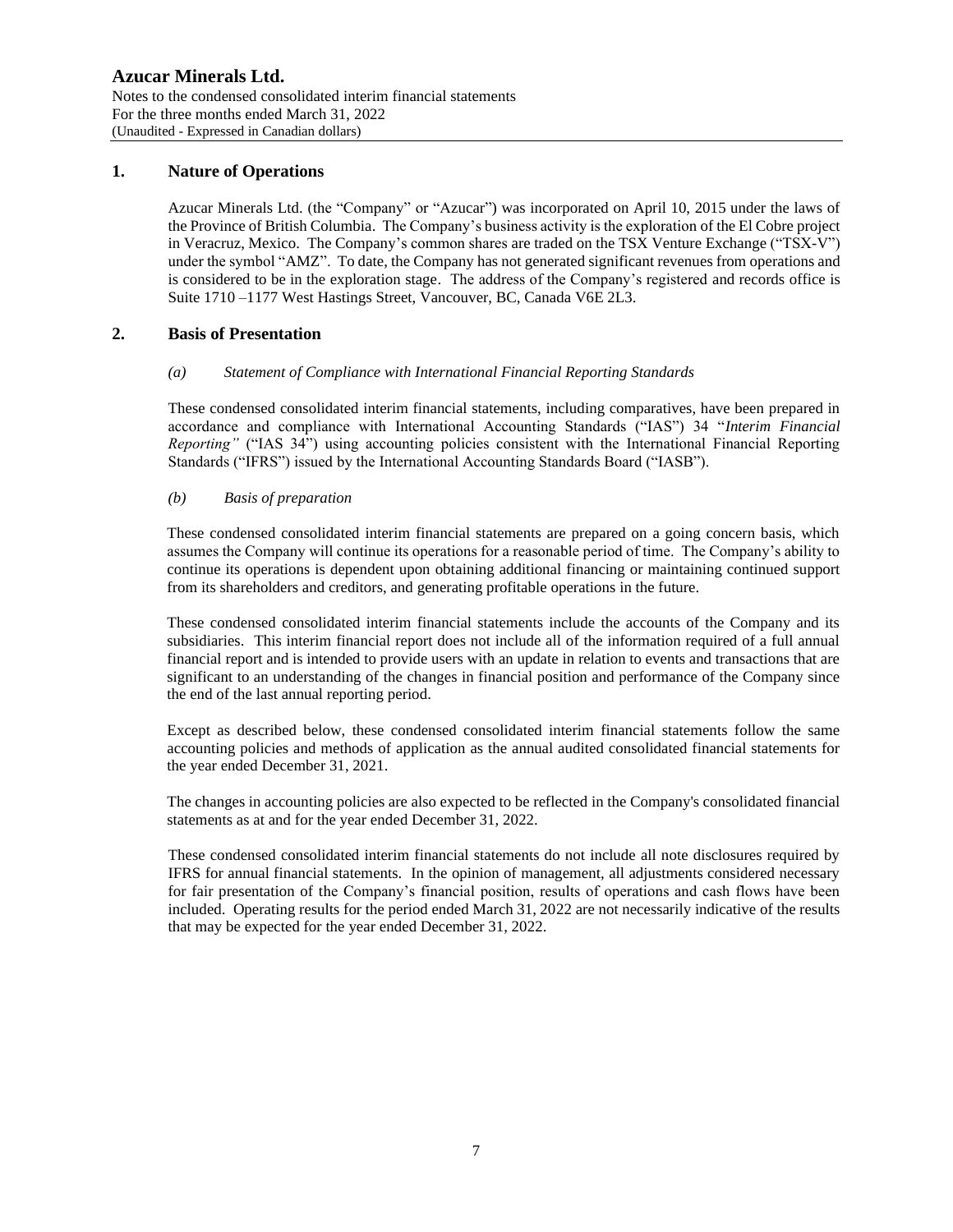# **Azucar Minerals Ltd.** Notes to the condensed consolidated interim financial statements For the three months ended March 31, 2022 (Unaudited - Expressed in Canadian dollars)

# **3. Significant Accounting Policies**

The preparation of these condensed consolidated interim financial statements requires management to make judgements and estimates that affect the reported amounts of assets and liabilities at the date of the financial statements and reported amounts of expenses during the reporting period. Actual outcomes could differ from these judgements and estimates. The condensed consolidated interim financial statements include judgements and estimates which, by their nature, are uncertain. The impacts of such judgements and estimates are pervasive throughout the consolidated financial statements, and may require accounting adjustments based on future occurrences. Revisions to accounting estimates are recognized in the period in which the estimate is revised and the revision affects both current and future periods. There have been no changes in estimates since the annual consolidated financial statements as at and for the year ended December 31, 2021.

# **4. Accounts Receivable and Prepaid Expenses**

Accounts receivable and prepaid expenses consist of the following:

|                     | March 31, | December 31. |
|---------------------|-----------|--------------|
|                     | 2022      | 2021         |
|                     |           |              |
| Accounts receivable | 35,336    | 30,352       |
| Prepaid expenses    | 20.901    | 29,733       |
|                     | 56,237    | 60,085       |

# **5. Property and Equipment**

|                                 | Computer | Computer | Field     |                 |              |
|---------------------------------|----------|----------|-----------|-----------------|--------------|
|                                 | hardware | software | equipment | <b>Building</b> | <b>Total</b> |
|                                 | \$       | \$       | \$        | \$              | \$           |
| Cost                            |          |          |           |                 |              |
| <b>December 31, 2021</b>        | 4,781    | 26,006   | 39,582    | 118,420         | 188,789      |
| <b>Additions</b>                |          |          |           |                 |              |
| <b>March 31, 2022</b>           | 4,781    | 26,006   | 39,582    | 118,420         | 188,789      |
|                                 |          |          |           |                 |              |
| <b>Accumulated depreciation</b> |          |          |           |                 |              |
| <b>December 31, 2021</b>        | 3,105    | 13,774   | 21,622    | 17,171          | 55,672       |
| Depreciation                    | 126      | 917      | 898       | 2,531           | 4,472        |
| March 31, 2022                  | 3,231    | 14,691   | 22,520    | 19,702          | 60,144       |
|                                 |          |          |           |                 |              |
| <b>Carrying amounts</b>         |          |          |           |                 |              |
| December 31, 2021               | 1,676    | 12,232   | 17,960    | 101,249         | 133,117      |
| <b>March 31, 2022</b>           | 1,550    | 11,315   | 17,062    | 98,718          | 128,645      |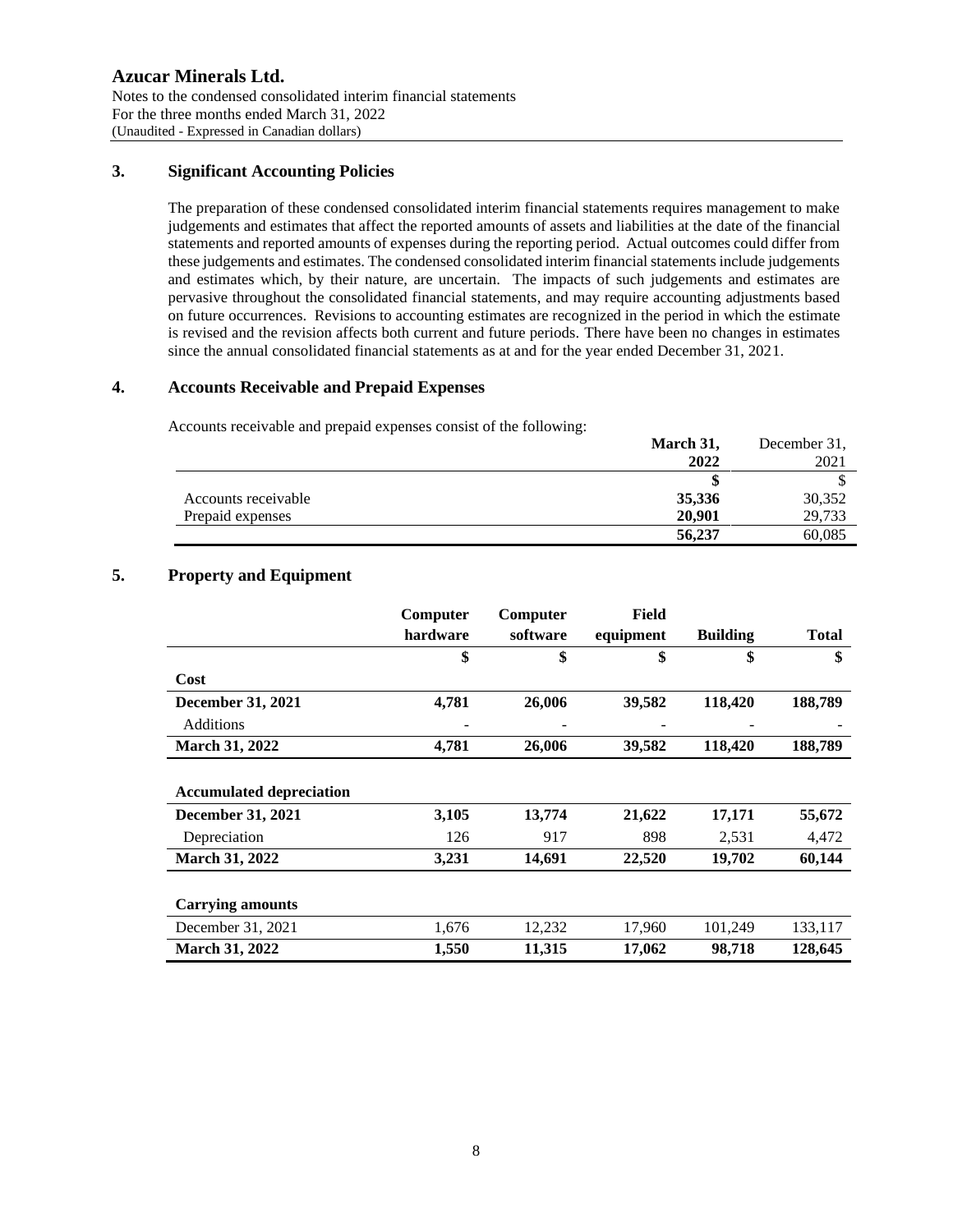# **6. Exploration and Evaluation Assets**

| <b>Exploration and evaluation assets - El Cobre</b> | \$         |
|-----------------------------------------------------|------------|
| <b>Acquisition costs:</b>                           |            |
| <b>Opening balance – December 31, 2021</b>          | 1,539,062  |
| <b>Additions</b>                                    |            |
| Closing balance – March 31, 2022                    | 1,539,062  |
| <b>Deferred exploration costs:</b>                  |            |
| <b>Opening balance - December 31, 2021</b>          | 20,812,395 |
| Costs incurred during the period:                   |            |
| Drilling and related costs                          | 12,176     |
| Professional/technical fees                         | 16,251     |
| Claim maintenance/lease costs                       | 49,150     |
| Geochemical, metallurgy                             | 16,863     |
| Travel and accommodation                            | 9,596      |
| Geology, geophysics, exploration                    | 56,771     |
| Supplies and miscellaneous                          | 12,110     |
| Environmental                                       | 2,395      |
| Value-added tax                                     | 5,392      |
| Total deferred exploration costs during the period  | 180,704    |
| Closing balance – March 31, 2022                    | 20,993,099 |
| <b>Total exploration and evaluation assets</b>      | 22,532,161 |

The following is a description of the Company's property interest and related spending commitments:

### *(a) El Cobre*

The Company owns a 100% interest in the El Cobre property located in the state of Veracruz, Mexico.

# **7. Share Capital and Reserves**

### *(a) Authorized share capital*

At March 31, 2022, the Company's authorized share capital consisted of an unlimited number of common shares. The common shares do not have a par value. All issued shares are fully paid.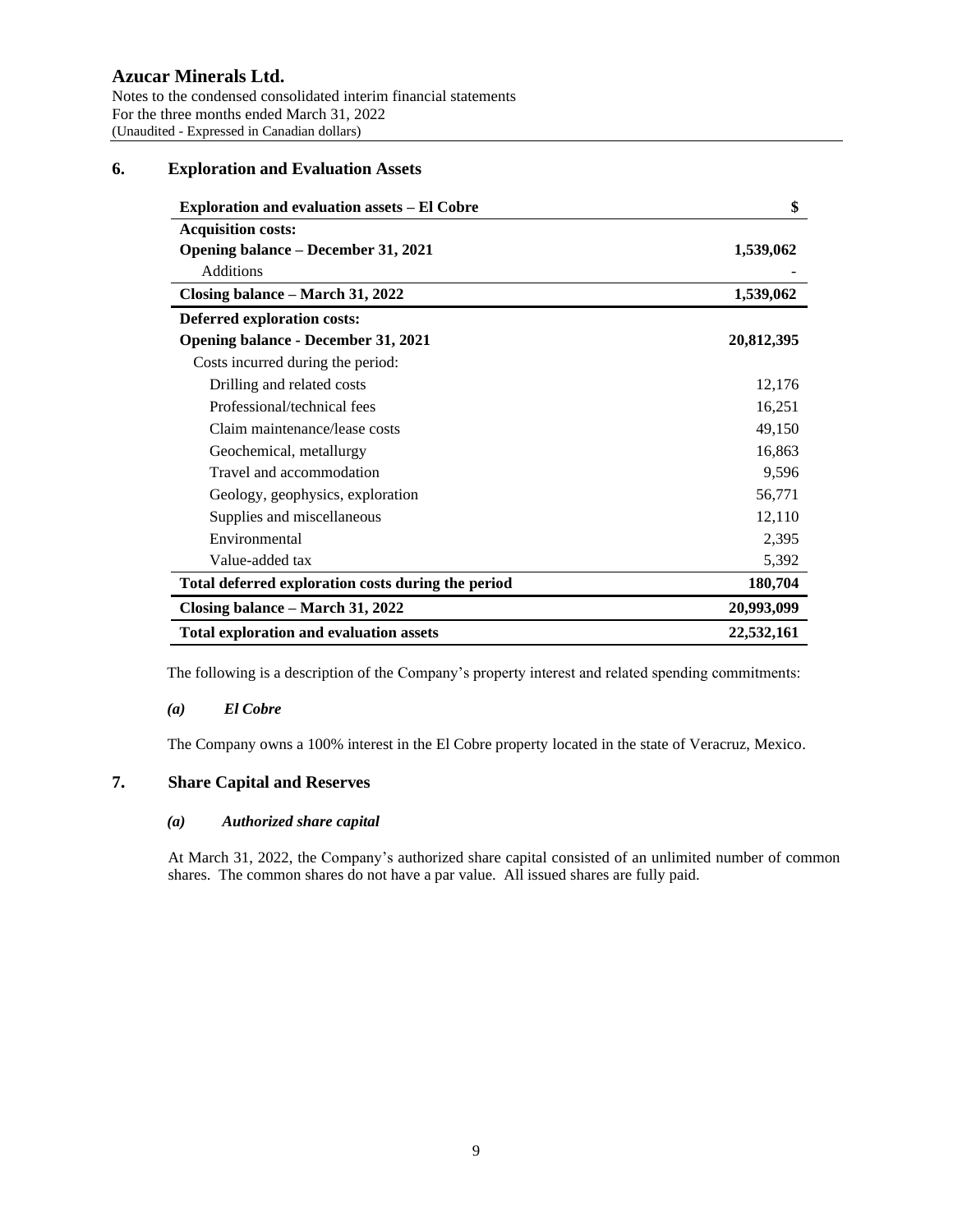# **Azucar Minerals Ltd.** Notes to the condensed consolidated interim financial statements For the three months ended March 31, 2022 (Unaudited - Expressed in Canadian dollars)

# **7. Share Capital and Reserves** *(Continued)*

#### *(b) Stock option plan*

The Company's stock option plan permits the issuance of options to acquire up to a maximum of 10% of the Company's issued common shares. Stock options issued to any consultant or person providing investor relations services cannot exceed 2% of the issued and outstanding common shares in any twelve month period. At March 31, 2022, the Company may reserve up to 1,056,903 shares that may be granted as stock options. The exercise price of any option cannot be less than the volume weighted average trading price of the shares for the five trading days immediately preceding the date of the grant. The maximum term of all options is ten years. The Board of Directors determines the term of the option and the time during which any options may vest. Options granted to consultants or persons providing investor relations services shall vest in stages with no more than 25% of such option being exercisable in any three month period. All options granted during the three months ended March 31, 2022 vested on the grant date.

| <b>Expiry date</b>                     | <b>Exercise</b><br>price | December 31.<br>2021 | <b>Granted</b> | <b>Exercised</b>         | Expired/<br>cancelled    | March 31,<br>2022 |
|----------------------------------------|--------------------------|----------------------|----------------|--------------------------|--------------------------|-------------------|
| February 28, 2022                      | \$0.36                   | 400,000              |                |                          | (400,000)                |                   |
| May 9, 2022                            | \$0.11                   | 425,000              |                | -                        |                          | 425,000           |
| December 17, 2022                      | \$0.16                   | 380,000              |                |                          |                          | 380,000           |
| May 11, 2023                           | \$0.12                   | 3,544,200            |                | $\overline{\phantom{a}}$ | $\overline{\phantom{a}}$ | 3,544,200         |
| June 14, 2023                          | \$0.13                   | 383,000              | -              | $\overline{\phantom{a}}$ | -                        | 383,000           |
| July 8, 2023                           | \$ 0.11                  | 793,800              |                |                          | -                        | 793,800           |
| February 28, 2024                      | \$0.09                   | 400,000              |                | $\overline{\phantom{a}}$ | $\overline{\phantom{a}}$ | 400,000           |
| March 10, 2027                         | \$0.11                   |                      | 400,000        |                          |                          | 400,000           |
| Options outstanding<br>and exercisable |                          | 6,326,000            | 400,000        | ٠                        | (400.000)                | 6,326,000         |
| Weighted average                       |                          |                      |                |                          |                          |                   |
| exercise price                         |                          | \$0.13               | \$0.11         |                          | \$0.36                   | \$0.12            |

The continuity of stock options for the period ended March 31, 2022 is as follows:

Total share-based payments expenses as a result of options granted and vested during the period ended March 31, 2022 was \$32,000 (2021 - \$Nil).

The fair value of the options granted during the period ended March 31, 2022 was estimated on the grant date using the Black-Scholes option pricing model with the following weighted average assumptions:

| Risk-free interest rate                | 2.02%   |
|----------------------------------------|---------|
| Expected life                          | 5 years |
| Expected volatility                    | 76.87%  |
| Expected dividend yield                | Nil.    |
| Weighted average fair value per option | \$0.08  |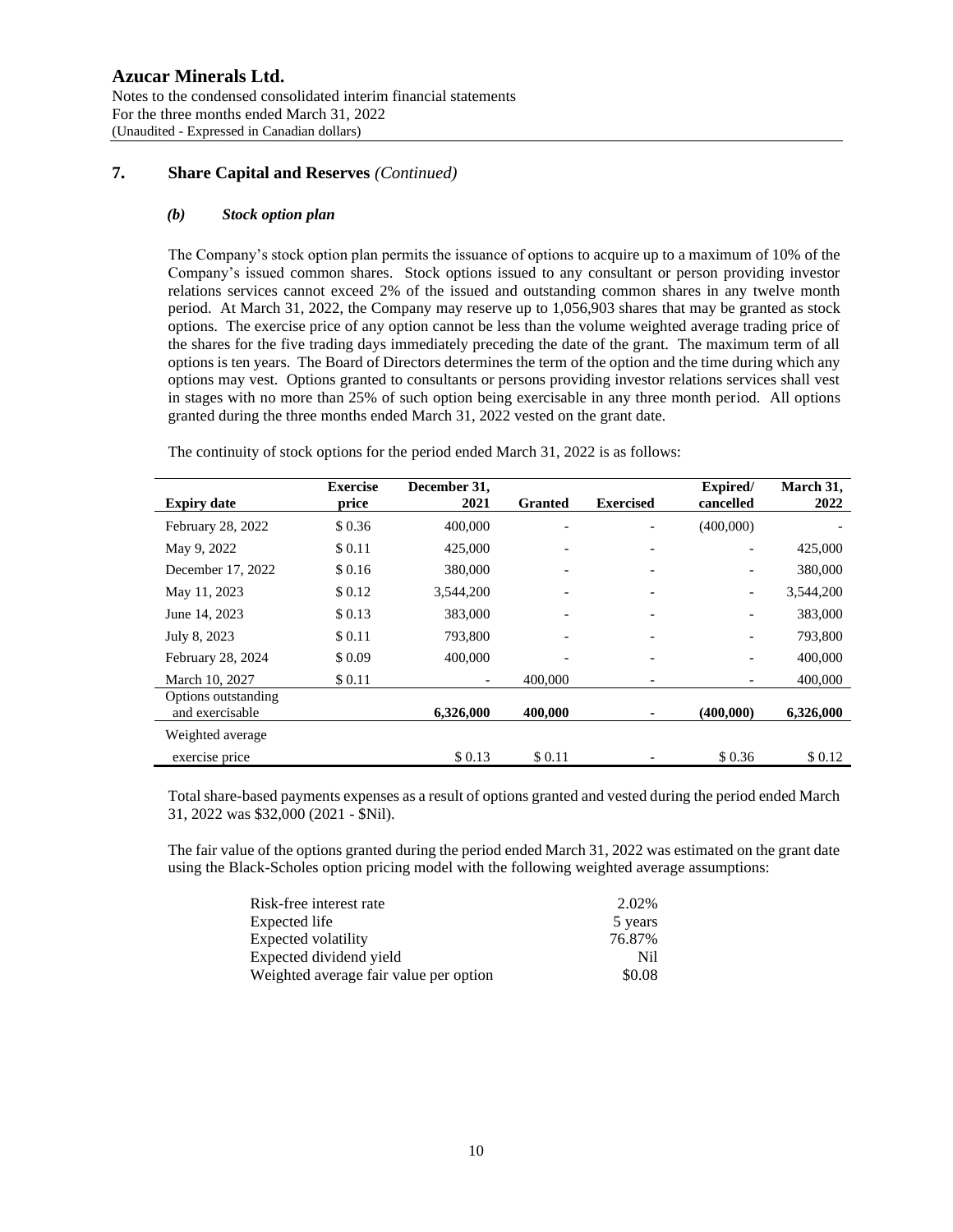# **8. Related Party Transactions and Balances**

#### *(a) Compensation of key management personnel*

Key management personnel include these persons having the authority and responsibility for planning, directing and controlling the activities of the Company as a whole. Key management includes members of the Board, the President and Chief Executive Officer, the Chief Financial Officer and the Executive Vice President. These amounts are included within administrative services fee expense. The aggregate value of compensation to key management personnel was as follows:

|                          | Three months ended March 31. |         |
|--------------------------|------------------------------|---------|
|                          | 2022                         | 2021    |
|                          |                              |         |
| Management fees $(1)$    | 27,125                       | 117,225 |
| Share-based compensation | 32,000                       |         |
|                          | 59,125                       | 117,225 |

(1) Management fees are recorded within Administrative services fees.

#### *(b) Other related party transactions*

#### **Administrative Services Agreement**

The Company paid administrative services fees to Almaden for the period ended March 31, 2022 \$36,778 (2021 - \$163,523) pursuant to an Administrative Services Agreement dated May 15, 2015, under which Almaden provides the Company with office space, executive management, marketing support, technical oversight, and financial/corporate secretary duties, amongst other administrative services.

Almaden and the Company are considered related parties through common officers.

At March 31, 2022, included in trade and other payables is \$10,961 (December 31, 2021 - \$15,063) due to Almaden.

#### **Other**

At March 31, 2022, the Company accrued \$Nil (December 31, 2021 - \$81,309) payable to Almadex for drilling services in Mexico included in exploration and evaluation assets.

Almadex and the Company are considered related parties through common officers.

Amounts owing to related parties are unsecured, non-interest bearing and due on demand.

### **9**. **Net Loss per Share**

#### *Basic and diluted net loss per share*

The calculation of basic net loss per share for the three months ended March 31, 2022 was based on the net loss attributable to common shareholders of \$110,930 (2021 – \$232,206) and a weighted average number of common shares outstanding of 73,829,025 (2021 – 73,829,025).

The calculation of diluted net loss per share for the three months ended March 31, 2022 and 2021 did not include the effect of stock options and warrants as they were considered anti-dilutive.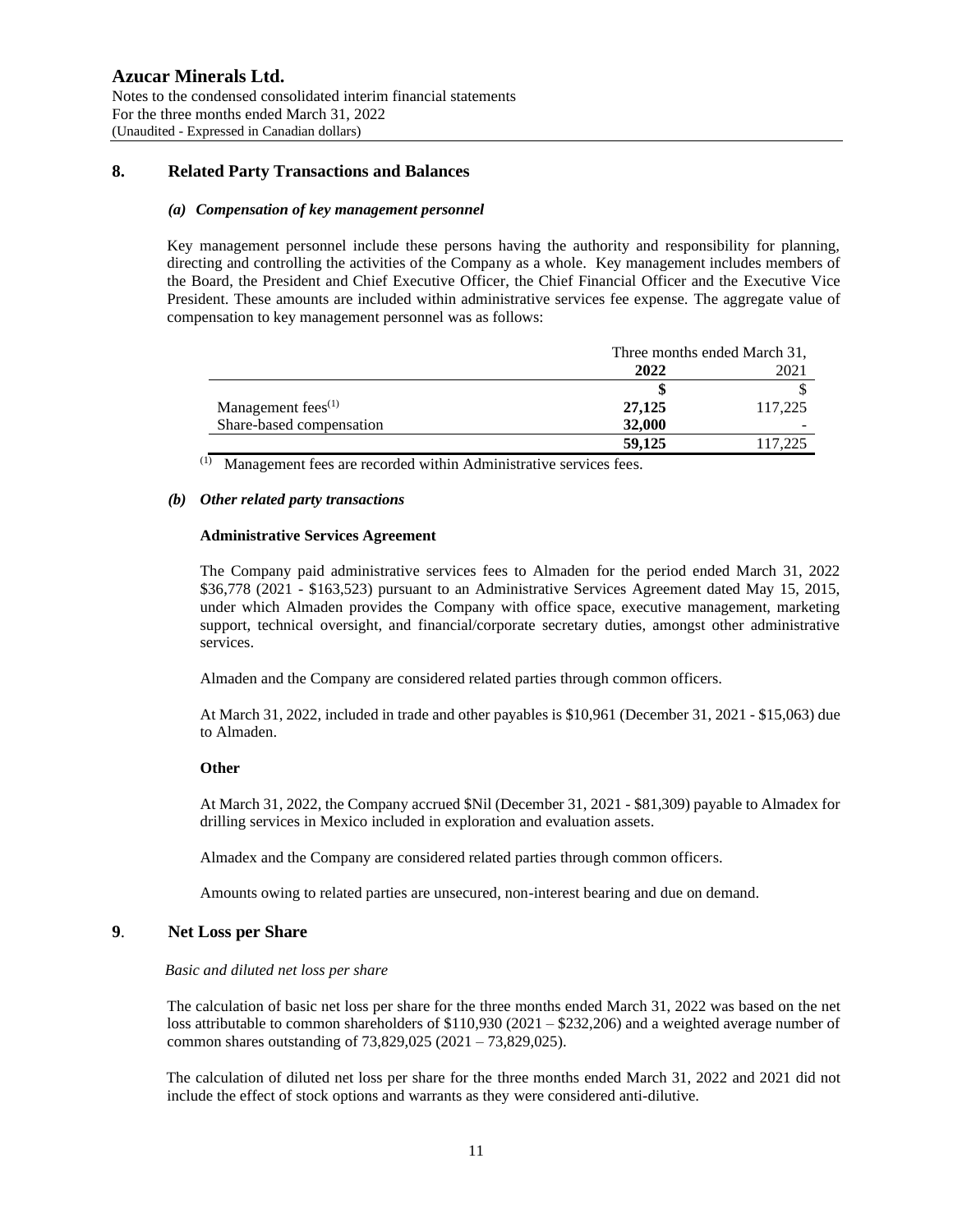### **10. Supplemental Cash Flow Information**

Cash and cash equivalents is comprised of the following:

|                      | March 31, | December 31, |
|----------------------|-----------|--------------|
|                      | 2022      | 2021         |
|                      |           |              |
| Cash                 | 865,037   | 916,521      |
| <b>Term Deposits</b> | 1,000,000 | 1,200,000    |
|                      | 1,865,037 | 2,116,521    |

As at March 31, 2022, \$99,906 (December 31, 2021 - \$93,091) of exploration and evaluation asset costs is included in trade and other payables

### **11. Financial Instruments**

The fair values of the Company's cash and cash equivalents, accounts receivable and trade and other payables approximate their carrying values because of the short-term nature of these instruments.

The Company does not carry any financial instruments at fair value.

The Company's financial instruments are exposed to certain financial risks, including currency risk, credit risk, liquidity risk, interest rate risk and commodity and equity price risk

#### **(a) Currency risk**

The Company's property interests in Mexico make it subject to foreign currency fluctuations and inflationary pressures which may adversely affect the Company's financial position, results of operations and cash flows. The Company is affected by changes in exchange rates between the Canadian Dollar and foreign currencies. The Company does not invest in foreign currency contracts to mitigate the risks.

As at March 31, 2022, the Company is exposed to foreign exchange risk through the following assets and liabilities denominated in currencies other than the functional currency of the applicable subsidiary:

|                                          | US dollar | <b>Mexican peso</b> |
|------------------------------------------|-----------|---------------------|
| All amounts in Canadian dollars          |           |                     |
|                                          | \$        | \$                  |
| Cash and cash equivalents                | 216,338   | 297,001             |
| Accounts receivable and prepaid expenses |           | 1,285               |
| <b>Total assets</b>                      | 216,338   | 298,286             |
|                                          |           |                     |
| Trade and other payables                 | 13,777    | 87,358              |
| <b>Total liabilities</b>                 | 13,777    | 87,358              |
|                                          |           |                     |
| <b>Net assets</b>                        | 202,561   | 210,928             |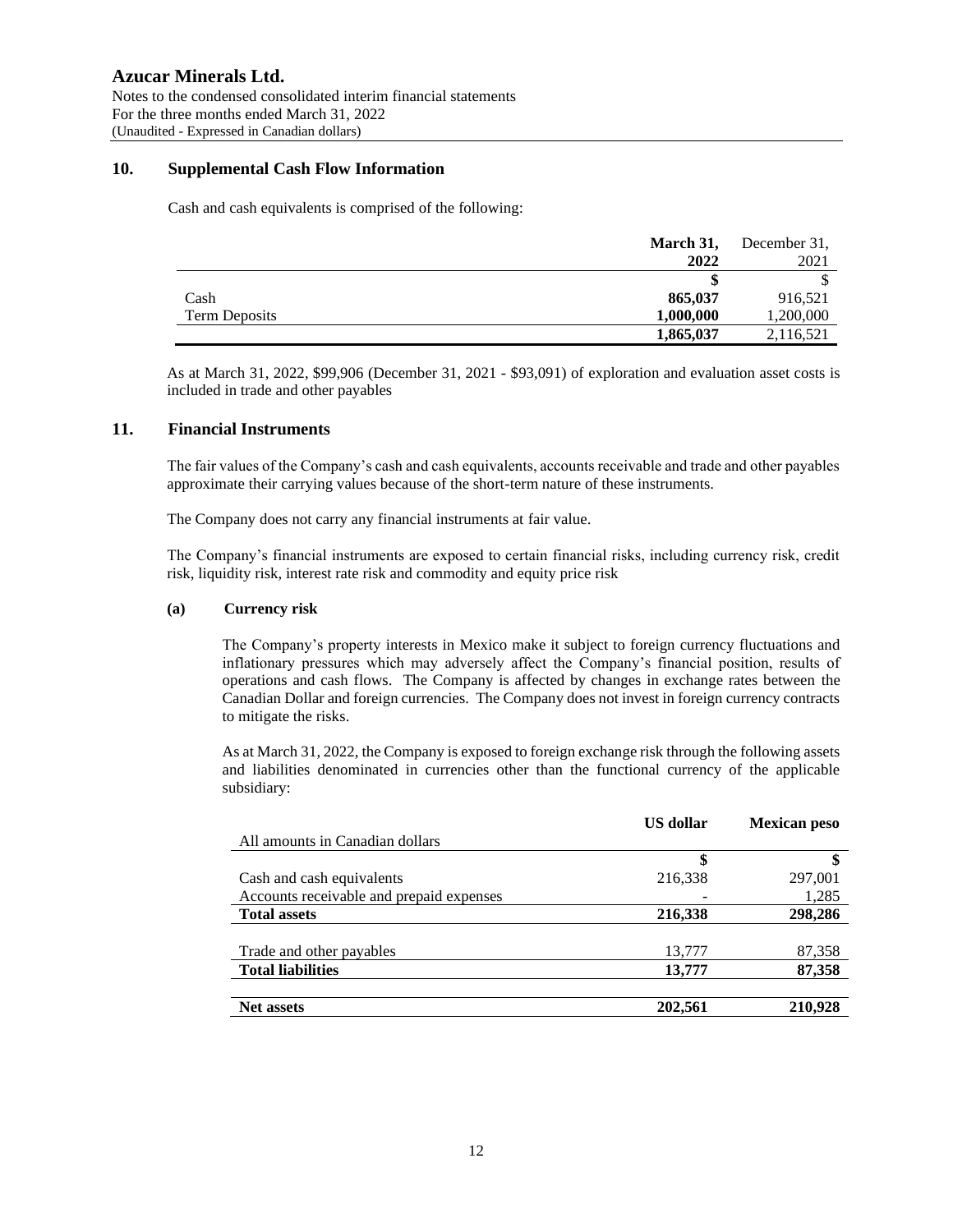#### **11. Financial Instruments** *(Continued)*

#### **(a) Currency risk** *(Continued)*

A 10% change in the US dollar exchange rate relative to the Canadian dollar would change the Company's profit or loss by \$20,000.

A 10% change in the Mexican peso relative to the Canadian dollar would change the Company's profit or loss by \$21,000.

#### **(b) Credit risk**

The Company's cash and cash equivalents are held in large Canadian and Mexican financial institutions. The Company's accounts receivable consists primarily of sales tax due from the federal government of Canada. The Company is exposed to credit risks through its accounts receivable.

To mitigate exposure to credit risk on cash and cash equivalents, the Company has established policies to limit the concentration of credit risk with any given banking institution where the funds are held, to ensure counterparties demonstrate minimum acceptable credit risk worthiness and ensure liquidity of available funds.

As at March 31, 2022, the Company's maximum exposure to credit risk is the carrying value of its cash and cash equivalents and accounts receivable.

#### **(c) Liquidity risk**

Liquidity risk is the risk that the Company will not be able to meet its financial obligations as they fall due. The Company manages liquidity risk through the management of its capital structure.

Trade and other payables are due within twelve months of the statement of financial position date.

#### **(d) Interest rate risk**

Interest rate risk is the risk that the fair value or future cash flows of a financial instrument will fluctuate because of changes in market interest rates. The Company is exposed to varying interest rates on cash and cash equivalents. The Company has no interest-bearing debt.

A 1% change in the interest rate does not have any significant impact on the Company's net loss.

#### **(e) Commodity and equity price risk**

The ability of the Company to explore its exploration and evaluation assets and the future profitability of the Company are directly related to the market price of gold and other precious metals. The Company monitors gold prices to determine the appropriate course of action to be taken by the Company. Equity price risk is defined as the potential adverse impact on the Company's operations due to movements in individual equity price or general movements in the level of the stock market. The Company closely monitors the individual equity movements and the stock market to determine the appropriate course of action to be taken by the Company.